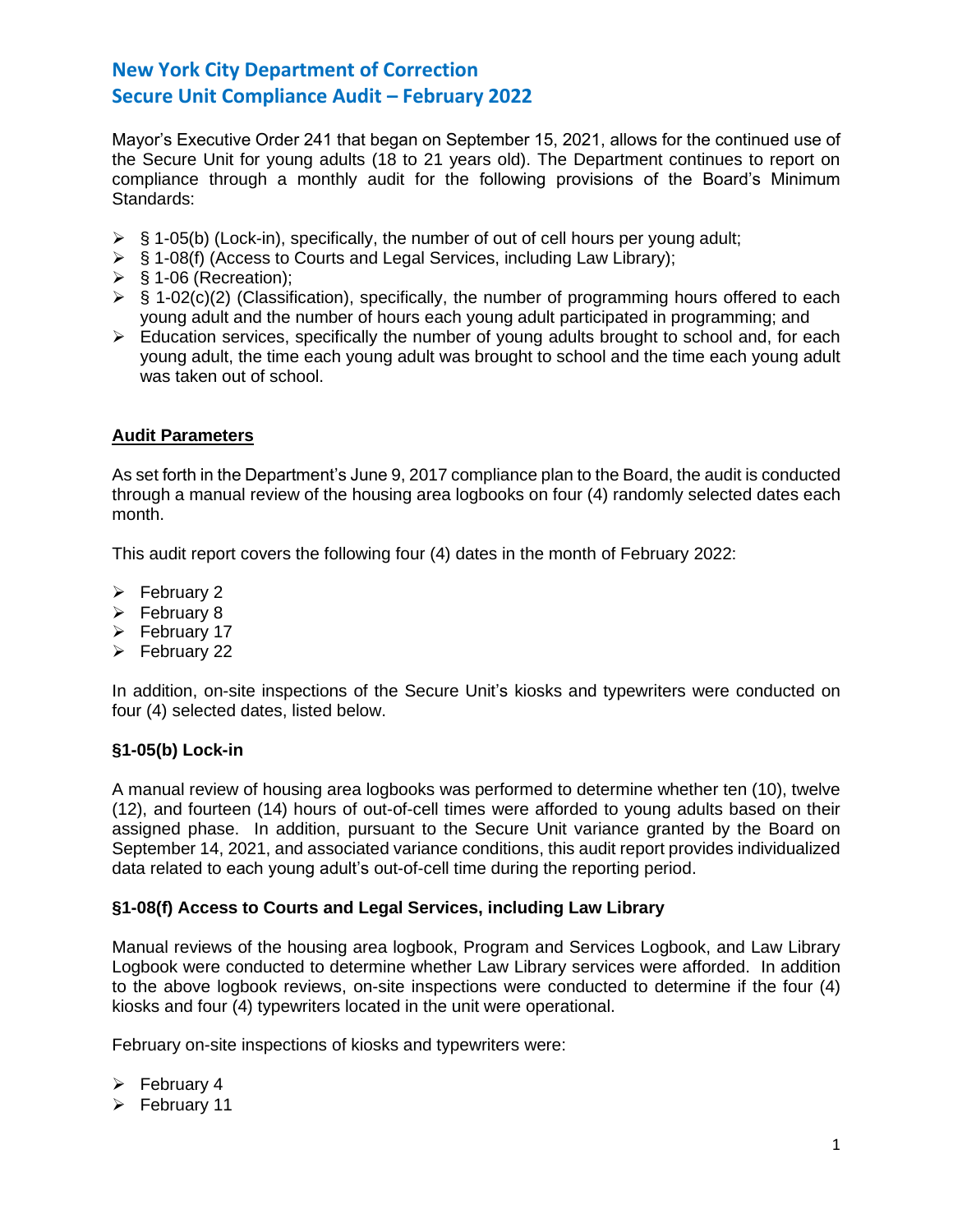- ➢ February 18
- ➢ February 25

## **§1-06 – Recreation**

Manual reviews of the housing area logbook and Mandated Services Logbook were conducted to determine whether one (1) hour of recreation was afforded.

## **§ 1-02(c) (2) (Classification), Provision of Programming**

A manual review of programming attendance data was conducted to determine the number of programming hours offered to each young adult and the number of hours each young adult **chose to** participate in programming.

### **Education**

A review was conducted to determine the number of young adults enrolled in educational services, whether they were provided with educational learning packets, and whether they **chose to** complete and return the educational learning packets.

## **Audit Findings**

### **§1-05(b) Lock-in**

The Lock-in/Lock-out Tracking Logbook captures individualized data on an hourly basis related to each young adult's time in and out of his cell. On any given day, a young adult may be out to court or transferred in or out of the Secure Unit. Depending on the length of time these young adults are in the housing unit, they may not be included in the out-of-cell time reporting.

### **Phase 1**

Young adults in Phase 1 are afforded ten (10) hours out of cell time each day. Listed below is individualized data related to each young adult's total out of cell time in Phase 1, based on a manual review of the Lock-in/Lock-out Tracking Logbook, for the dates audited. The out of cell time is the hours each day that a young adult **chooses to** be out of his cell during institutional lock-out periods. The data reflects the young adults present in the unit for institutional lock-outs on each audit date.

### **February 2, 2022**

There were ten (10) young adults in Phase 1; their out of cell times on this audit date were:

- 1. 10 hours
- 2. 2 hours; young adult **chose not** to participate in the majority of out of cell time
- 3. 11 hours
- 4. 10 hours
- 5. 11 hours
- 6. 5 hours
- 7. 6 hours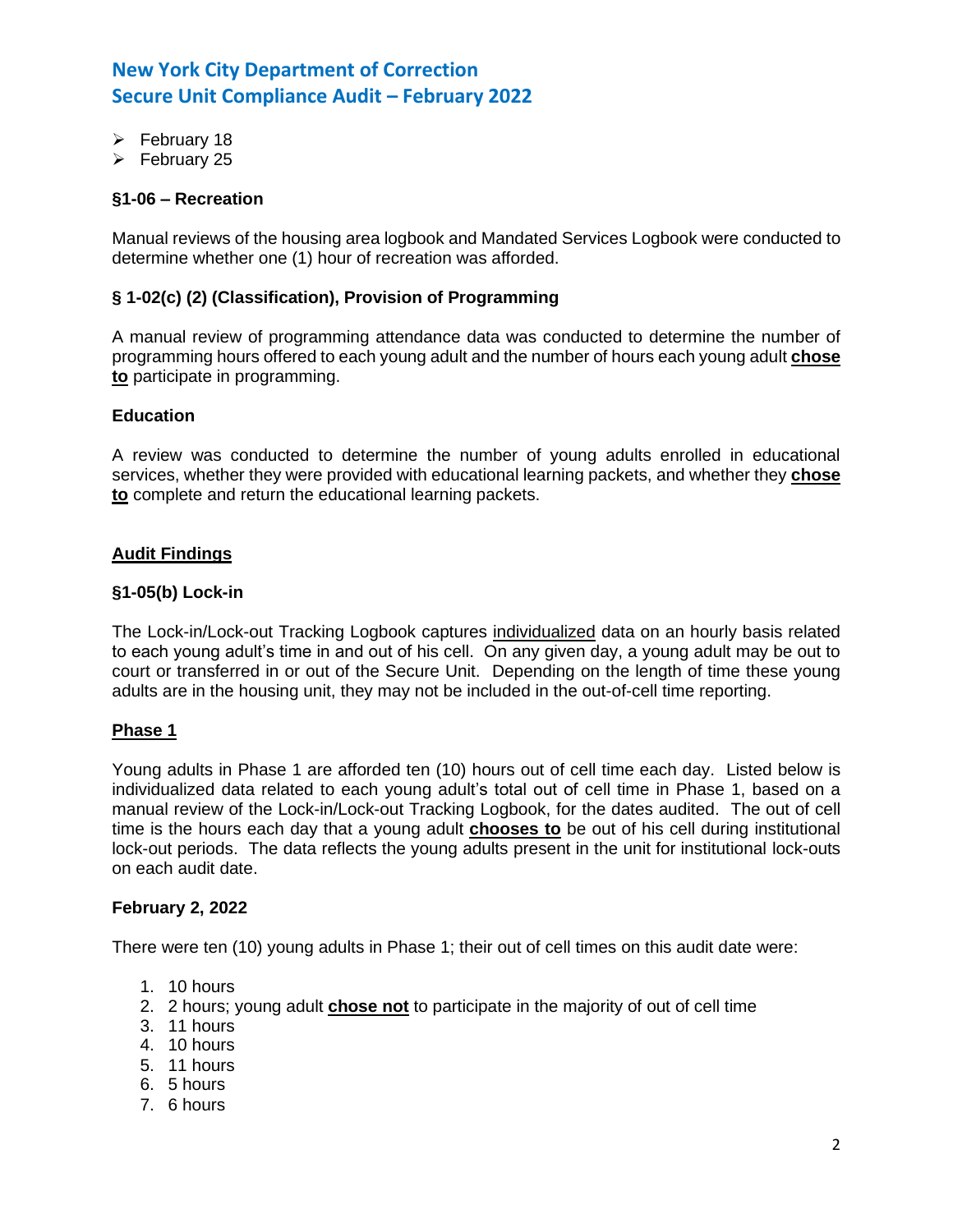For the remaining three (3) young adults in Phase 1; two (2) young adults **chose not** to participate in all afforded lock-out options and one (1) young adult transferred out of the Secure Unit and did not participate in lock-out options.

## **February 8, 2022**

There were six (6) young adults in Phase 1; their out of cell times on this audit date were:

- 1. 12 hours
- 2. 12 hours
- 3. 12 hours
- 4. 6 hours
- 5. 9 hours

For the remaining one (1) young adult in Phase 1, he **chose not** to participate in all afforded lockout options.

### **February 17, 2022**

There were seven (7) young adults in Phase 1; their out of cell times on this audit date were:

- 1. 12 hours
- 2. 12 hours
- 3. 9 hours
- 4. 7 hours
- 5. 6 hours
- 6. 12 hours

For the remaining one (1) young adult in Phase 1, he transferred into the Secure Unit and did not participate in lock-out options.

## **February 22, 2022**

There were five (5) young adults in Phase 1; their out of cell times on this audit date were:

- 1. 3 hours; young adult **chose not** to participate in the majority of out of cell time
- 2. 3 hours; young adult **chose not** to participate in the majority of out of cell time
- 3. 3 hours; young adult **chose not** to participate in the majority of out of cell time
- 4. 7 hours
- 5. 4 hours; young adult **chose not** to participate in the majority of out of cell time

## **Phase 2**

Young adults in Phase 2 are afforded twelve (12) hours out of cell time each day. Listed below is individualized data related to each young adult's total out of cell time in Phase 2, based on a manual review of the Lock-in/Lock-out Tracking Logbook, for the dates audited. The out of cell time is the hours each day that a young adult **chooses to** be out of his cell during institutional lock-out periods. The data reflects the young adults present in the unit for institutional lock-outs on each audit date.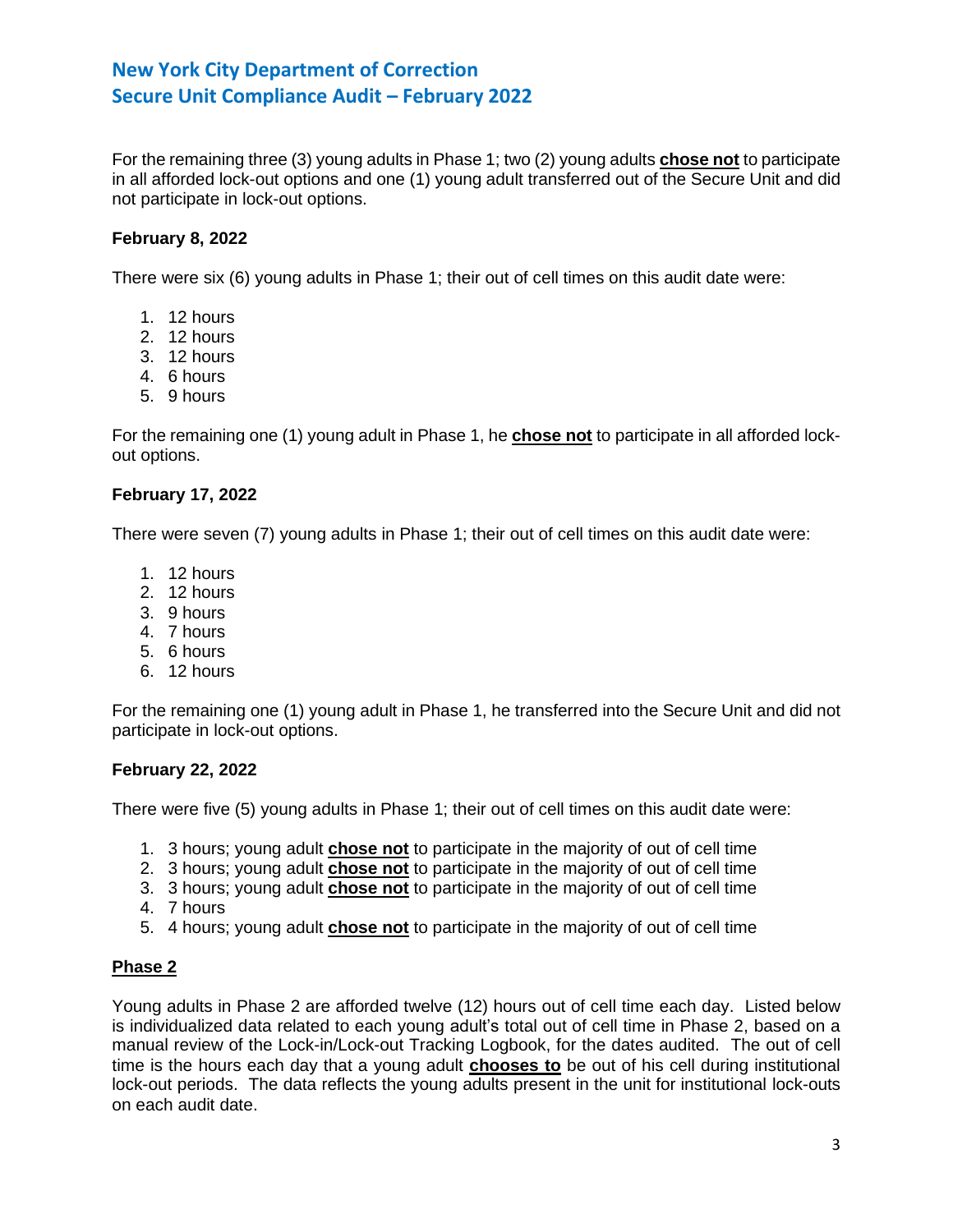## **February 2, 2022**

There were no young adults in Phase 2 on this audit date.

## **February 8, 2022**

There were three (3) young adults in Phase 2; their out of cell times on this adult date were:

- 1. 12 hours
- 2. 7 hours
- 3. 7 hours

## **February 17, 2022**

There were no young adults in Phase 2 on this audit date.

### **February 22, 2022**

There were three (3) young adults in Phase 2; the out of cell times for those present on this adult date were:

- 1. 9 hours
- 2. 3 hours; young adult was out to court for most of the day, and as a result his out of cell time was affected
- 3. 8 hours

## **Phase 3**

Young adults in Phase 3 are afforded fourteen (14) hours out of cell time each day. Listed below is individualized data related to each young adult's total out of cell time in Phase 3, based on a manual review of the Lock-in/Lock-out Tracking Logbook, for the dates audited. The out of cell time is the hours each day that a young adult **chooses to** be out of his cell during institutional lock-out periods. The data reflects the young adults present in the unit for institutional lock-outs on each audit date.

## **February 2, 2022**

There were four (4) young adults in Phase 3; their out of cell times on this adult date were:

- 1. 12 hours
- 2. 11 hours
- 3. 12 hours
- 4. 11 hours

## **February 8, 2022**

There were four (4) young adults in Phase 3; their out of cell times on this adult date were:

- 1. 1 hour; young adult **chose not** to participate in the majority of out of cell time
- 2. 11 hours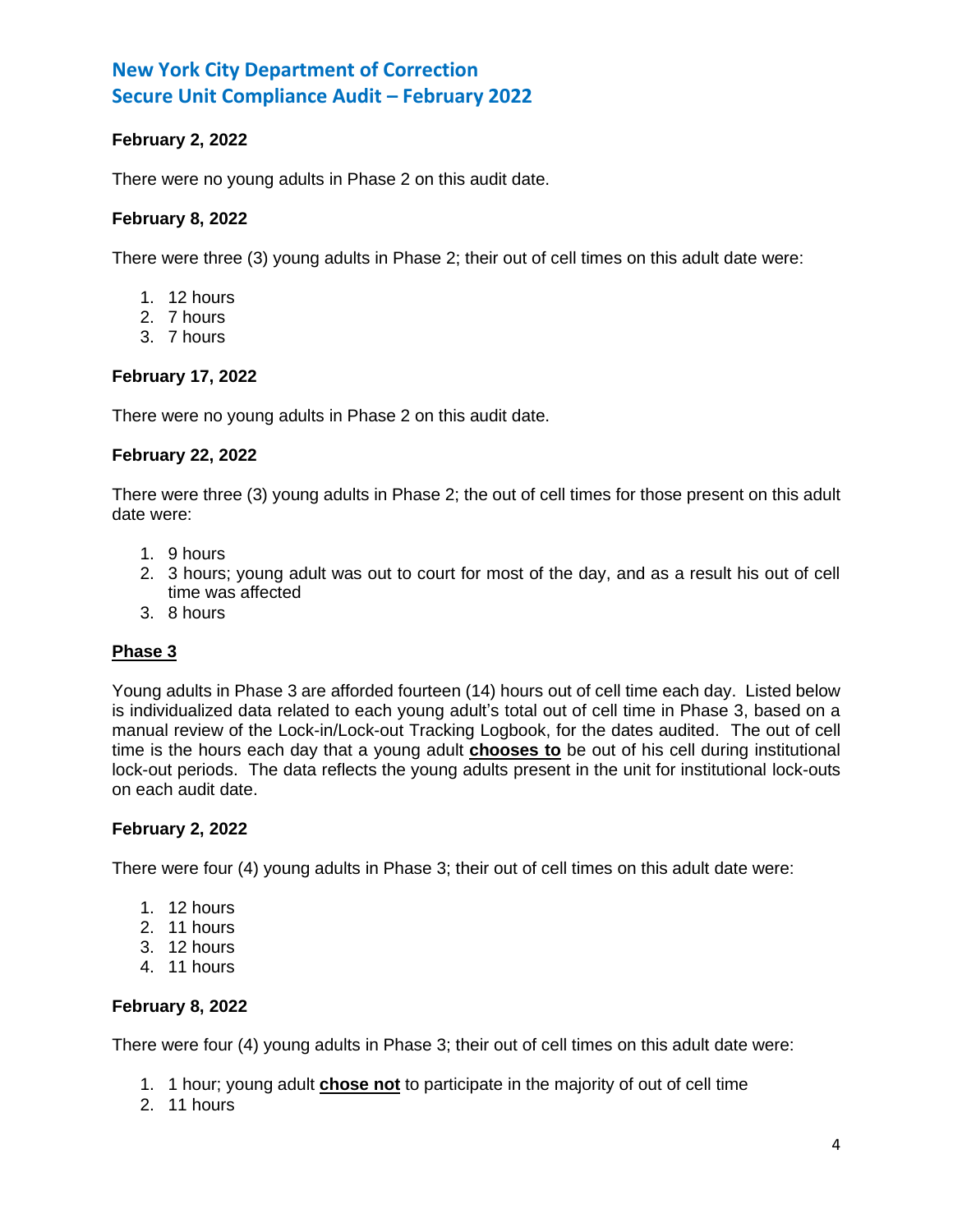- 3. 10 hours
- 4. 4 hours; young adult **chose not** to participate in the majority of out of cell time

### **February 17. 2022**

There were seven (7) young adults in Phase 3; their out of cell times on this adult date were:

- 1. 11 hours
- 2. 12 hours
- 3. 4 hours; young adult **chose not** to participate in the majority of out of cell time
- 4. 11 hours
- 5. 8 hours
- 6. 8 hours

For the remaining one (1) young adult in Phase 3, he transferred out of the Secure Unit and did not participate in lock-out options.

### **February 22, 2022**

There were six (6) young adults in Phase 3; their out of cell times on this audit dates were:

- 1. 11 hours
- 2. 11 hours
- 3. 9 hours
- 4. 9 hours
- 5. 11 hours
- 6. 8 hours

## **§1-08(f) Access to Courts and Legal Services, including Law Library**

### Law Library Coordinator

A manual review of the Programs and Services Logbook, housing area logbook and Law Library Logbook, revealed that the Law Library Coordinator was in the unit to provide assistance on all four (4) audit dates – February 2, 8, 17, and 22, 2022. The Law Library Coordinator's time in the Secure Unit was in compliance with the provisions of the Board's Minimum Standards i.e., a minimum of two (2) hours.

### **February 2, 2022**

There were fourteen (14) young adults in the Secure Unit on this audit date. Of the fourteen (14) young adults, two (2) young adults **chose to** request and were provided Law Library services on this audit date. The arrival and departure times for the Law Library Coordinator on this audit date were:

• Arrived 8:05 a.m. / Departed 6:00 p.m.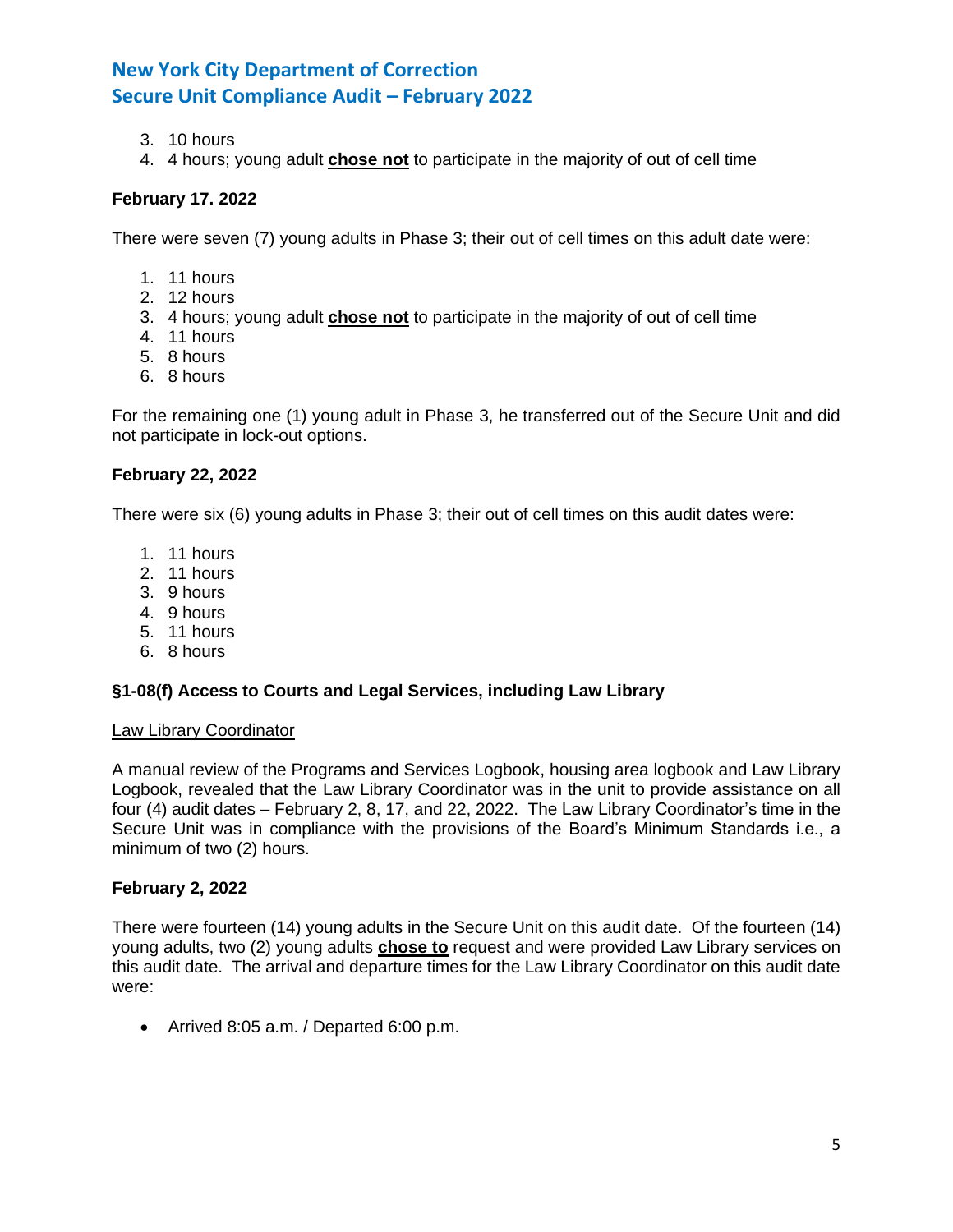## **February 8, 2022**

There were thirteen (13) young adults in the Secure Unit on this audit date. Of the thirteen (13) young adults, three (3) young adults **chose to** request and were provided Law Library services on this audit date. The arrival and departure times for the Law Library Coordinator on this audit date were:

• Arrived 9:00 a.m. / Departed 4:05 p.m.

## **February 17, 2022**

There were twelve (12) young adults in the Secure Unit on this audit date. Of the twelve (12) young adults, two (2) young adults **chose to** request and were provided Law Library services on this audit date. The arrival and departure times for the Law Library Coordinator on this audit date were:

• Arrived 9:05 a.m. / Departed 4:05 p.m.

## **February 22, 2022**

There were fourteen (14) young adults in the Secure Unit on this audit date. Of the fourteen (14) young adults, three (3) young adults **chose to** request and were provided Law Library services on this audit date. The arrival and departure times for the Law Library Coordinator on this audit date were:

• Arrived 9:10 a.m. / Departed 4:06 p.m.

## Kiosks and Typewriters

As noted above, the kiosks and typewriters were inspected on four (4) dates during the audit period – February 4, 11, 18, and 25, 2022. On all audit dates, kiosks and typewriters were not available. All Law Library services are afforded and fulfilled by Legal Coordinators through request slips.

### **§1-06 – Recreation**

All young adults in the Secure Unit are afforded a minimum of one (1) hour of recreation per day, seven (7) days per week, in the outdoor recreation area, except in inclement weather when the indoor recreation area is used.

The audit reviewed recreational data for each of the four (4) dates – February 2, 8, 17, and 22, 2022 – to ascertain the total number of young adults that **chose to** participate in recreation. On two (2) of the four (4) audit dates – February 2 and 22, 2022 – due to staff challenges, recreation was not afforded to young adults in the Secure Unit. On the remaining two (2) audit dates – February 8 and 17, 2022, recreation was afforded to the young adults.

## **February 2, 2022**

There were fourteen (14) young adults in the Secure Unit on this audit date. On this audit date, recreation was not afforded to young adults in the Secure Unit due to staffing challenges.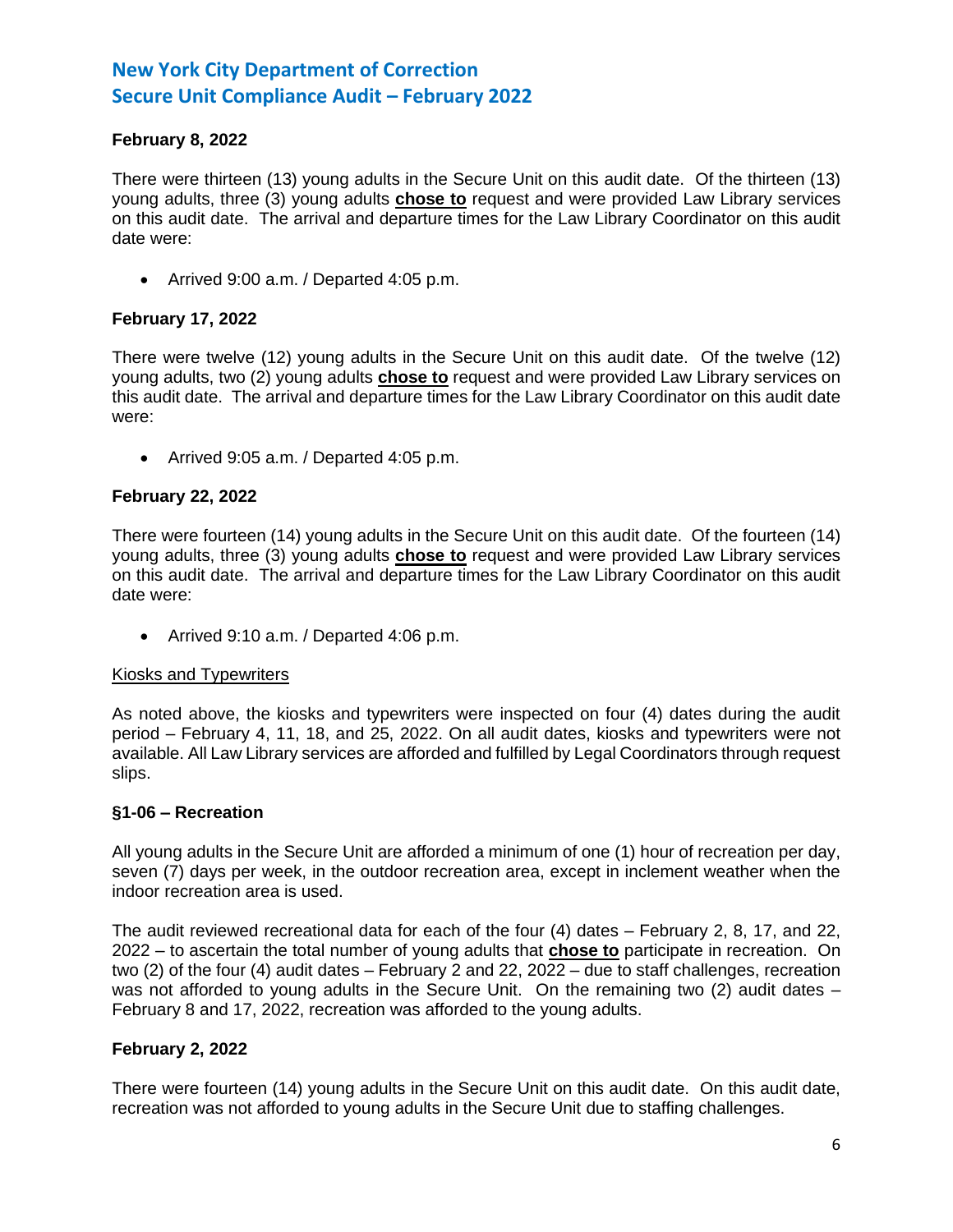## **February 8, 2022**

There were thirteen (13) young adults in the Secure Unit on this audit date. Please note the following:

- Six (6) young adults **chose to** participate in afforded recreation.
- Seven (7) young adults **chose not** to participate in afforded recreation.

## **February 17, 2022**

There were twelve (12) young adults in the Secure Unit on this audit date. Please note the following:

- Nine (9) young adults **chose to** participate in afforded recreation.
- Three (3) young adults **chose not** to participate in afforded recreation.

## **February 22, 2022**

There were fourteen (14) young adults in the Secure Unit on this audit date. On this audit date, recreation was not afforded to young adults in the Secure Unit due to staffing challenges.

## **§ 1-02(c) (2) (Classification), Provision of Programming**

In the Secure Unit, programming is afforded to young adults during their out of cell time based on the phase they are in within the unit they are housed. The out of cell time increases incrementally from one phase to the next: ten (10) hours in Phase 1, to twelve (12) hours in Phase 2, and to fourteen (14) hours in Phase 3. Young adults are offered in-person programming through programming components such as but not limited to Individual Counseling, Structured Recreation, and Group Counseling are provided in addition to being available upon request to young adults in the Secure Unit. Self-guided programming packets are also offered as needed. Social services are afforded by counselors, which can either be requested by a social service slip or during a counselor's tour when an inquiry is made that may be designated as social service. Social service includes the provision or referral of a support service, or case management-related engagement and discussion.

The audit revealed programming attendance data on each of the four (4) audit dates to ascertain the number of programming hours offered to each young adult and the number of hours each young adult **chose to** participate in programming. Programming participation hours are based on the number of hours each young adult **chose to** participate in programming.

Programming in the Secure Unit was afforded to young adults on all four (4) audit dates - February 2, 8, 17, and 22, 2022.

## **February 2, 2022**

There were fourteen (14) young adults housed in the Secure Unit on this audit date.

Quad  $A$  – There were four (4) young adults in this quad.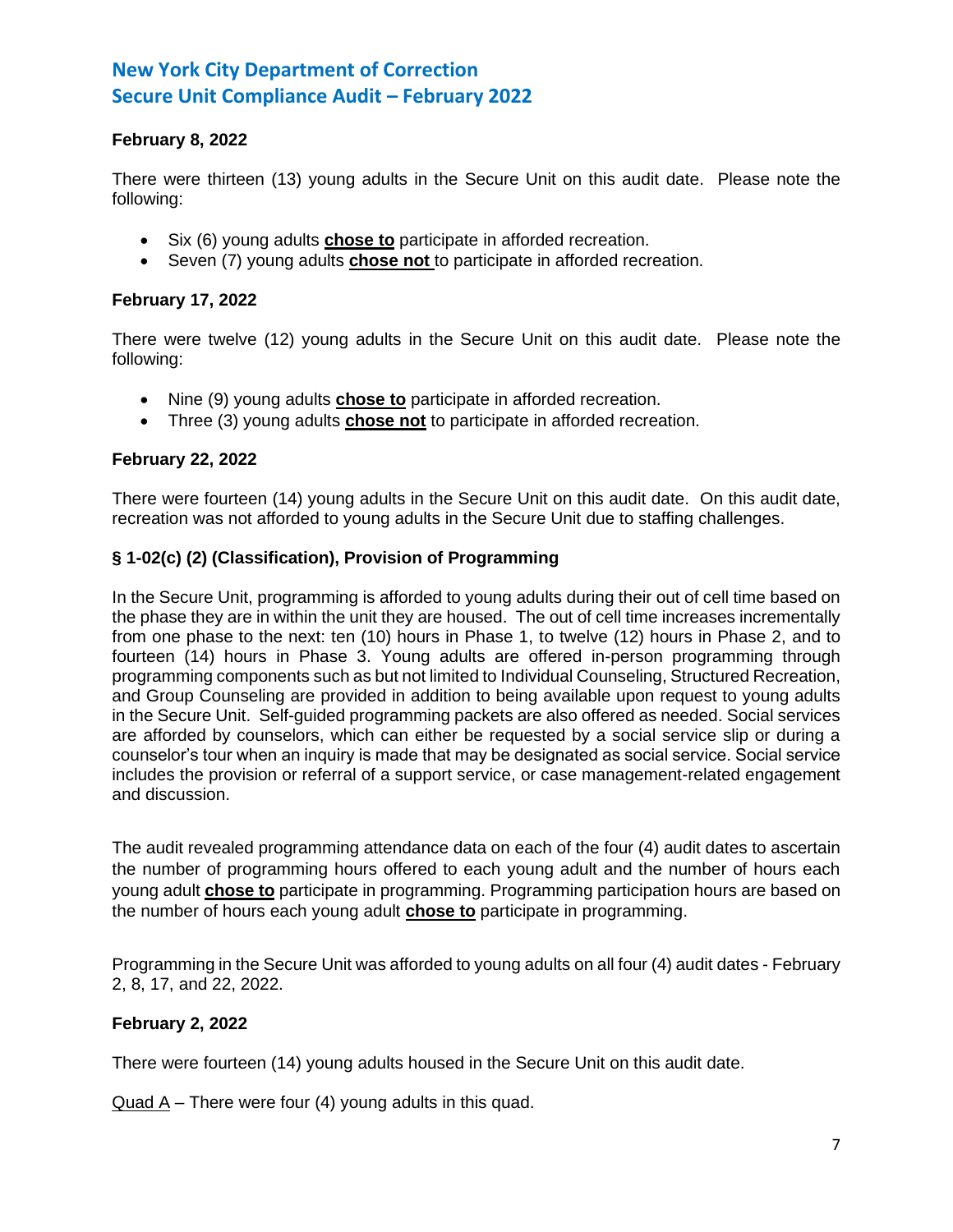- $\div$  Forty-two (42) minutes of programming was offered to the four (4) young adults in this quad.
	- $\circ$  Two (2) young adults, one (1) in Phase 1 and the other in Phase 3, were offered and **chose to** participate in forty-two (42) minutes of programming.
	- o Two (2) young adults, one (1) in Phase 1 and the other in Phase 2, were offered forty-two (42) minutes of programming. They both **chose not** to participate in programming.

Quad B – There were four (4) young adults in this quad.

- $\div$  Forty-three (43) minutes of programming was offered to the four (4) young adults in this quad.
	- $\circ$  Three (3) young adults, two (2) in Phase 1 and the other in Phase 3, were offered and **chose to** participate in forty-three (43) minutes of programming.
	- o One (1) young adult in Phase 1 was offered forty-three (43) minutes of programming. He **chose not** to participate in programming.

Quad C – There were three (3) young adults in this quad.

- $\div$  Twenty-five (25) minutes of programming was offered to the three (3) young adults in this quad.
	- $\circ$  Two (2) young adults, one (1) in Phase 1 and the other in Phase 3, were offered and **chose to** participate in twenty-five (25) minutes of programming.
	- $\circ$  One (1) young adult in Phase 1 was offered twenty-five (25) minutes of programming. He **chose not** to participate in programming.

Quad  $D$  – There were three (3) young adults in this quad.

- $\div$  Fifty (50) minutes of programming were offered to the three (3) young adults in this quad.
	- o One (1) young adult in Phase 1 was offered and **chose to** participate in fifty (50) minutes of programming.
	- o Two (2) young adults in Phase 1 were offered fifty (50) minutes of programming. They both **chose not** to participate in programming.

## **February 8, 2022**

There were thirteen (13) young adults housed in the Secure Unit on this audit date.

Quad A – There were three (3) young adults in this quad.

 $\div$  Ten (10) minutes of programming were offered to the three (3) young adults in this quad.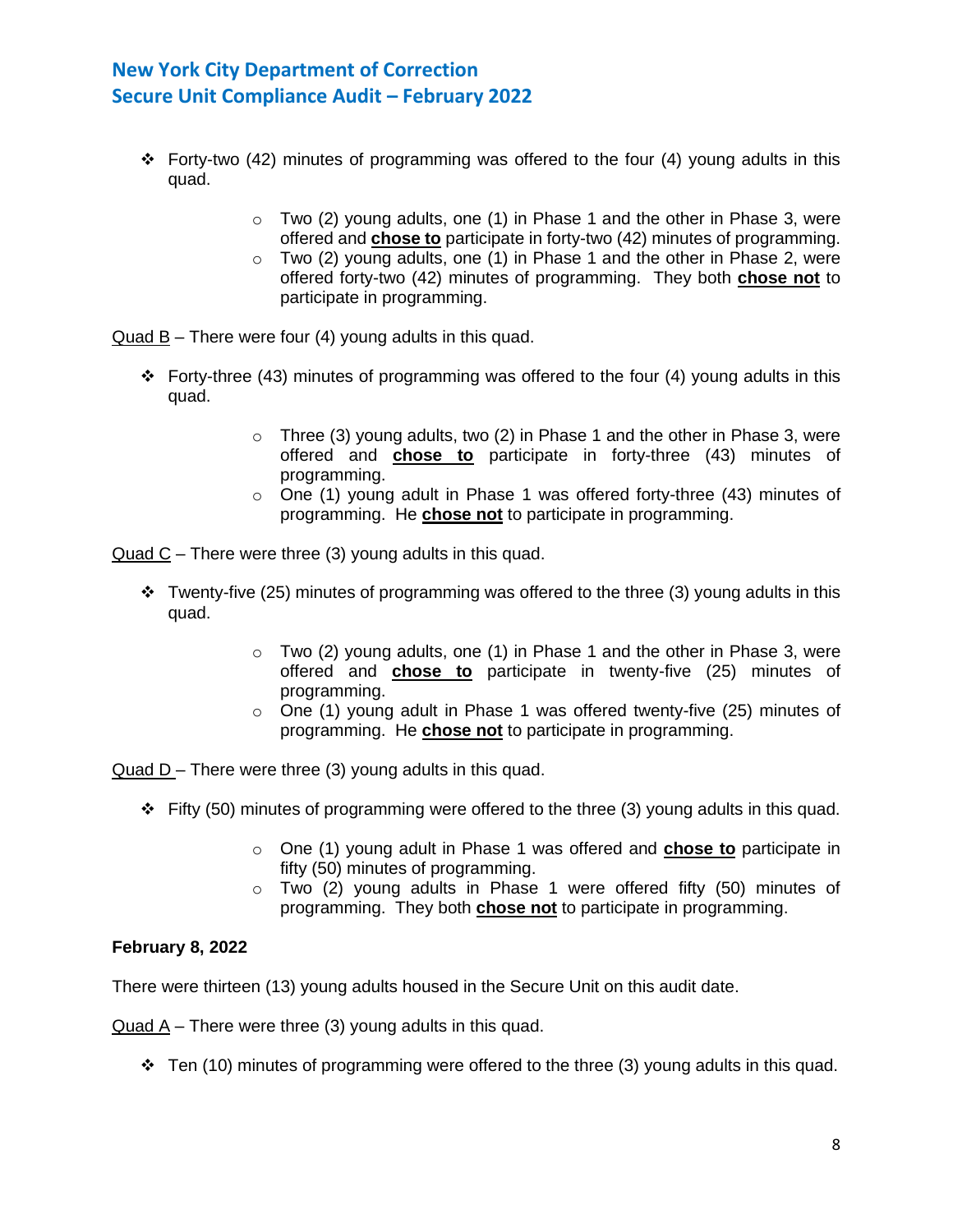- o One (1) young adult in Phase 3 was offered and **chose to** participate in ten (10) minutes of programming.
- o Two (2) young adults in Phase 1 were in recreation during afforded programming.

Quad B – There were four (4) young adults in this quad.

- ❖ One (1) hour and thirty (30) minutes of programming were offered to the four (4) young adults in this quad.
	- $\circ$  Three (3) young adults, one (1) in Phase 1, one (1) in Phase 2 and the other in Phase 3, were offered and **chose to** participate in one (1) hour and thirty (30) minutes of programming.
	- o One (1) young adult in Phase 1 was offered one (1) hour and thirty (30) minutes of programming. He **chose not** to participate in programming.

Quad C – There were three (3) young adults in this quad.

- $\div$  One (1) hour of programming was offered to the three (3) young adults in this quad.
	- $\circ$  Two (2) young adults, one (1) in Phase 1 and the other in Phase 3, were offered one (1) hour of programming. They both **chose not** to participate in programming.
	- $\circ$  One (1) young adult in Phase 1 was out to school during afforded programming.

Quad D – There were three (3) young adults in this quad.

- ❖ Three (3) hours of programming were offered to the three (3) young adults in this quad.
	- $\circ$  Three (3) young adults, one (1) in Phase 1 and two (2) in Phase 2, were offered and **chose to** participate in three (3) hours of programming.

### **February 17, 2022**

There were twelve (12) young adults housed in the Secure Unit on this audit date.

Quad A – There was one (1) young adult in this quad. This one (1) young adult in Phase 1 was offered and **chose to** participate in four (4) hours and three (3) minutes of programming. Quad B – There were five (5) young adults in this quad.

- ❖ Four (4) hours and twenty-five (25) minutes of programming were offered to the five (5) young adults in this quad.
	- o Three (3) young adults in Phase 1 were offered and **chose to** participate in four (4) hours and twenty-five (25) minutes of programming.
	- o Two (2) young adults in Phase 3 were offered and **chose to** participate in four (4) hours and twenty-five (25) minutes of programming.

Quad C – There were three (3) young adults in this quad.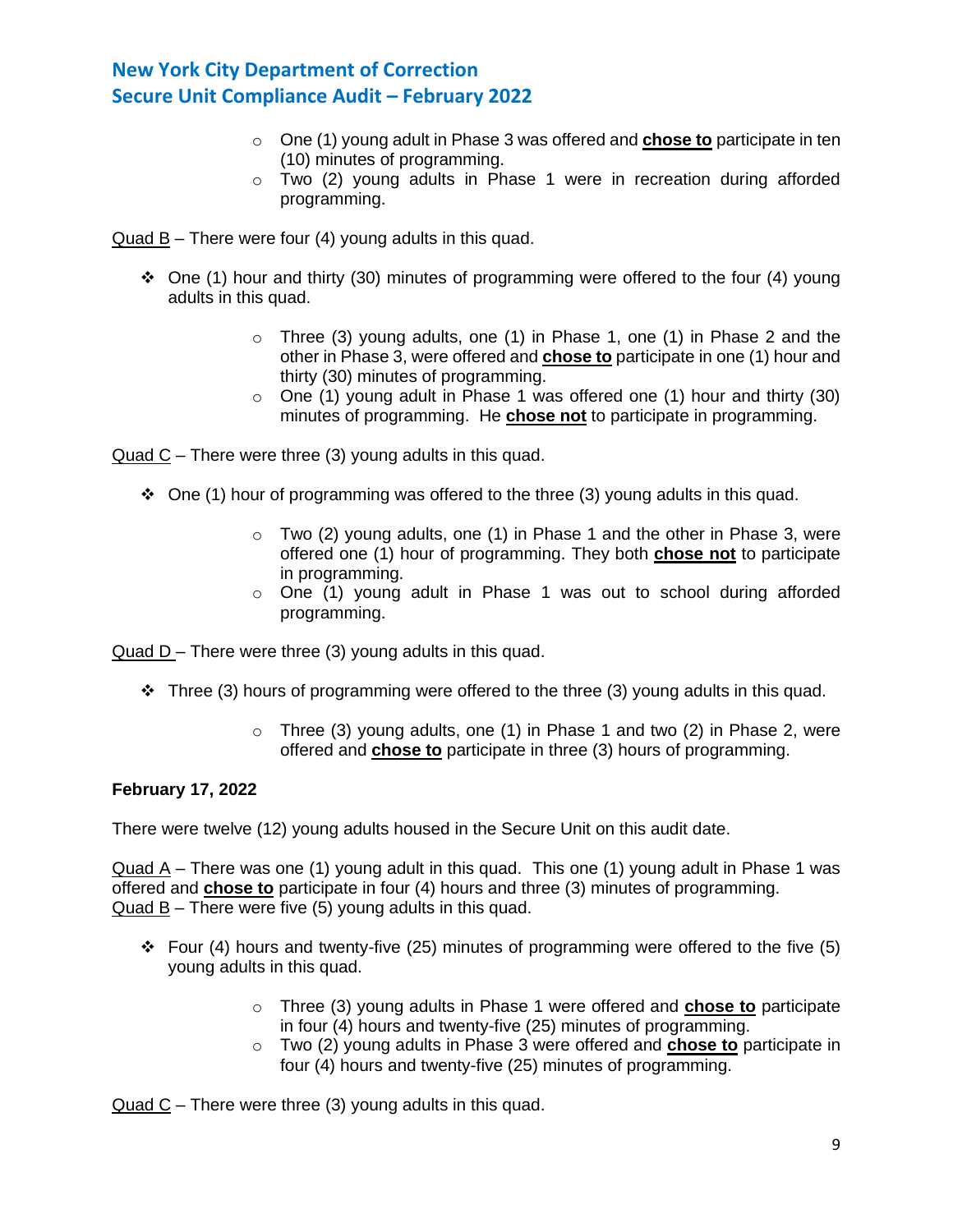- $\div$  Three (3) hours of programming were offered to the three (3) young adults in this quad.
	- $\circ$  Three (3) young adults, two (2) in Phase 1 and the other in Phase 3, were offered and **chose to** participate in three (3) hours of programming.

Quad D – There were three (3) young adults in this quad.

- $\div$  Three (3) hours of programming were offered to the three (3) young adults in this quad.
	- o Three (3) young adults in Phase 3 were offered and **chose to** participate in three (3) hours of programming.

### **February 22, 2022**

There were fourteen (14) young adults housed in the Secure Unit on this audit date.

Quad A – There were three(3) young adults in this quad.

- One (1) hour and twenty-six (26) minutes of programming was offered to two (2) of the three (3) young adults in this quad. The remaining one (1) young adult was offered one (1) hour and eight (8) minutes of programming
	- $\circ$  One (1) young adult in Phase 2 was offered one (1) hour and twenty-six (26) minutes of programming. He **chose to** participate in forty (40) minutes of programming and **chose not** to participate in the remaining afforded programming.
	- o One (1) young adult in Phase 1 was offered one (1) hour and twenty-six (26) minutes of programming. He **chose to** participate in forty-six (46) minutes of programming and **chose not** to participate in the remaining afforded programming.
	- o One (1) young adult in Phase 1 was offered and **chose to** participate in (1) hour and eight (8) minutes of programming.

Quad B – There were five (5) young adults in this quad.

- ❖ Three (3) hours and twenty-five (25) minutes of programming were offered to the five (5) young adults in this quad.
	- o One (1) young adult in Phase 2 was out to court during afforded programming.
	- o Three (3) young adults in Phase 3 were offered and **chose to** participate in three (3) hours and twenty-five (25) minutes of programming.
	- o One (1) young adult in Phase 2 was offered and **chose to** participate in three (3) hours and twenty-five (25) minutes of programming.

Quad C – There were three (3) young adults in this quad.

 $\div$  Two (2) hours of programming was offered to the three (3) young adults in this quad.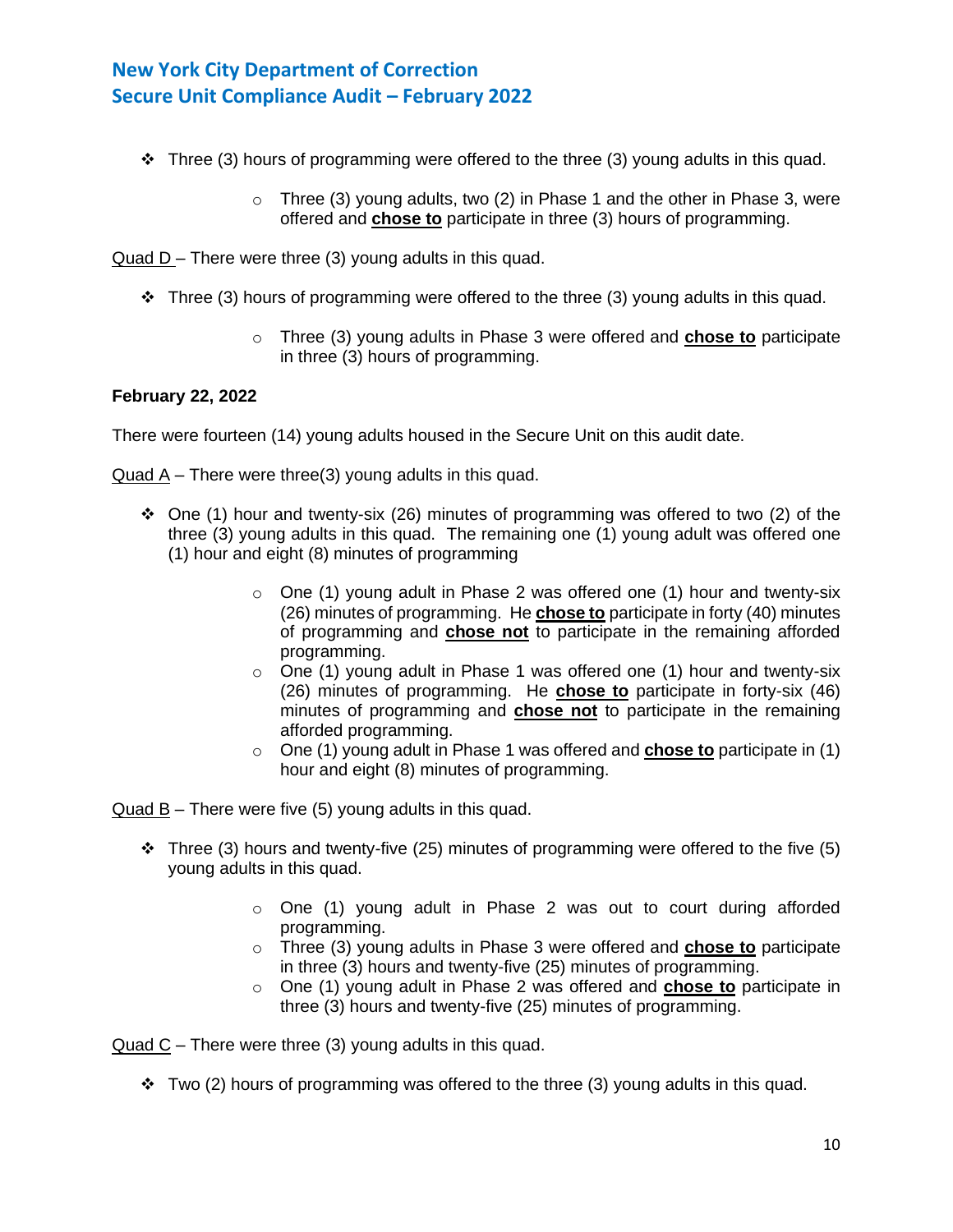- $\circ$  Two (2) young adults, one (1) in Phase 1 and the other in Phase 3, were offered two (2) hours programming. They both **chose to** participate in one (1) hour of programming and **chose not** to participate in the remaining afforded programming.
- o One (1) young adult in Phase 1 was offered and **chose to** participate in two (2) hours of programming.

Quad D – There were three (3) young adults in this quad.

- ◆ One (1) hour and forty (40) minutes of programming were offered to the three (3) young adults in this quad.
	- o Three (3) young adults in Phase 3 were offered and **chose to** participate in one (1) hour and forty (40) minutes of programming.

### **Education**

The NYC Department of Education offers educational services to all young adults in the Secure Unit. A young adult can enroll in educational services by completing and submitting the "Request for Educational Services" form upon admission. In addition, a young adult can enroll in educational services by completing the form in the Secure Unit. Eligible young adults are provided educational services Monday through Friday, for a minimum of three (3) hours of instruction per day. Classroom instruction is provided both in the morning and afternoon. The NYC Department of Education resumed classroom instruction on February 2, 2022.

The audit reviewed educational data to ascertain the total number of young adults brought to school, as well as the time that each young adult arrived to school and the time each young adult departed school.

### **February 2, 2022**

There were fourteen (14) young adults in Secure Unit on this audit date. Of the fourteen (14) young adults, three (3) young adults were enrolled in educational services. The arrival and departure times for that **chose to** participate in educational services on this audit date were:

1. Arrived 9:20 am / Departed 10:23 am

One (1) young adult **chose not** to participate in educational services. The remaining one (1) young adult **chose to** participate in educational services - arriving to school at 12:08 pm, however, the departed time was not recorded in the Logbook.

### **February 8, 2022**

There were thirteen (13) young adults in the Secure Unit on this audit date. Of the thirteen (13) young adults, four (4) young adults were enrolled in educational services. The arrival and departure times for that **chose to** participate in educational services on this audit date were:

- 1. Arrived 9:20 am / Departed 10:05 am
- 2. Arrived 10:10 am / Departed 11:00 am
- 3. Arrived 12:05 pm / Departed 1:20 pm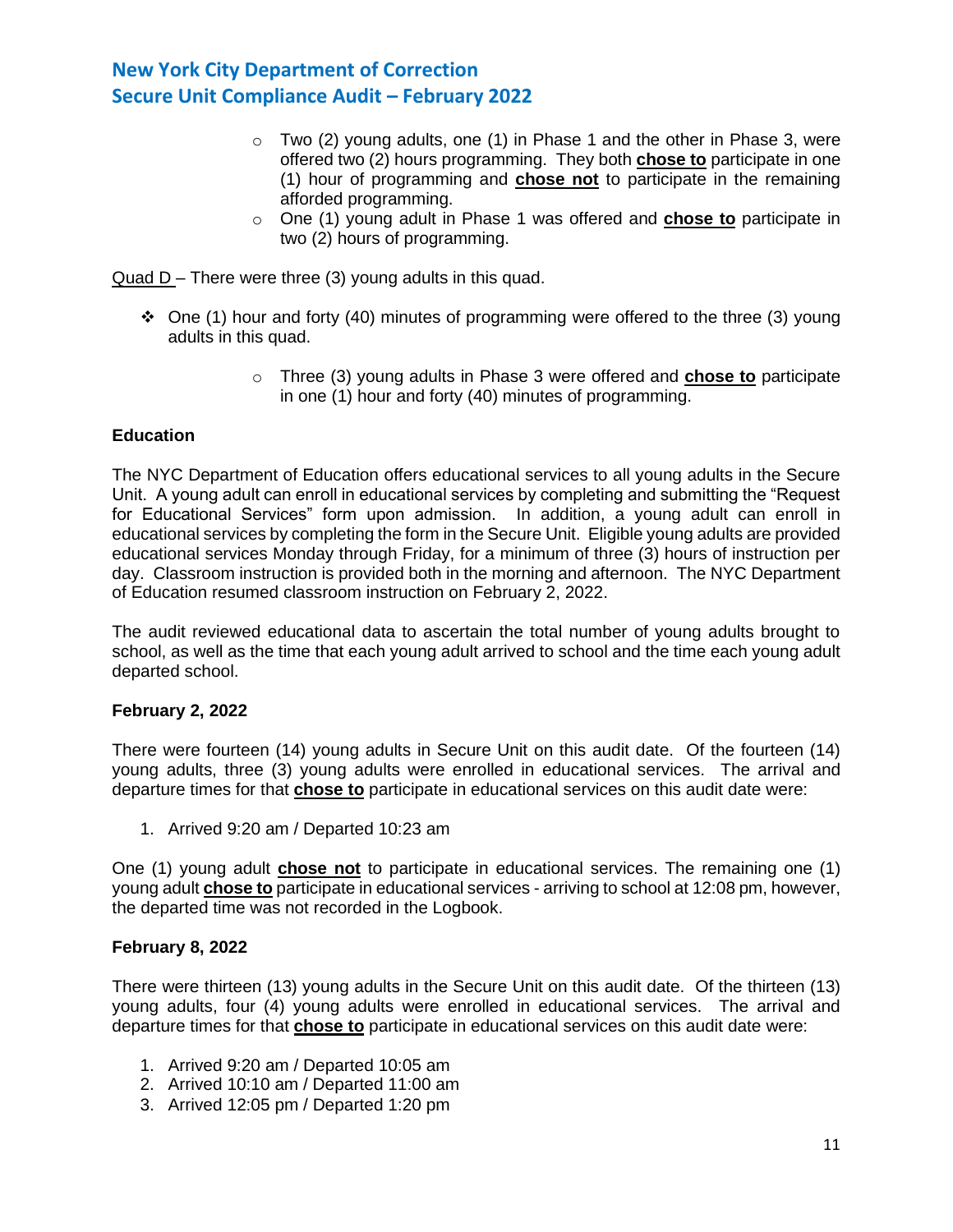4. Arrived 1:20 pm / Departed 2:00 pm

## **February 17, 2022**

There were twelve (12) young adults in the Secure Unit on this audit date. Of the twelve (12) young adults, four (4) young adults were enrolled in educational services. Three (3) young adults were not offered educational services due to multiple alarms in the facility. For the remaining one (1) young adult, he **chose to** participate in educational services and his arrival and departure times on this audit date were:

1. Arrived 8:30 am / Departed 10:45 am

## **February 22, 2022**

There were fourteen (14) young adults in the Secure Unit on this audit date. No educational services were offered on this audit date due to Mid-Winter recess.

### **Audit Recommendations**

Recommendations for the Secure Unit Audit Report are reported quarterly rather than monthly per an agreement with the Board of Correction. The Secure Unit Audit Report covering the month of November 2021 was the last Secure Unit Audit Report which indicated recommendations. A quarterly period has transpired since the last audit report with recommendations, and recommendations are therefore included in this audit report.

The following recommendations were indicated in the Secure Unit Audit Report covering the month of 2021. The status of the Department's efforts to implement each of the recommendations listed below is indicated after each recommendation:

### Lock-in/Lock-out

 $\triangleright$  The area supervisor shall review the housing area logbook on each tour, to determine whether all staff are consistently documenting the Phase 1, 2, and 3 lock-in and lock-out times for all inmates. When deficiencies are identified, the designated supervisory staff person shall counsel the relevant custody staff person and instruct him or her to record all required information.

### **Status of implementation:**

 $\triangleright$  The facility administration reissued Operations Memorandum 14/21, entitled Housing Area Lock/In and Lock/Out Logbook – Secure Unit (11B). The memorandum reiterates the requirements listed above and emphasizes the role of supervisors to ensure that staff record the required information.

### Recreation

 $\triangleright$  Designated supervisory staff shall ensure that there is sufficient custodial staff coverage, including supervisory custodial staff coverage, in the Secure Unit to ensure that young adults are provided with mandated recreation daily.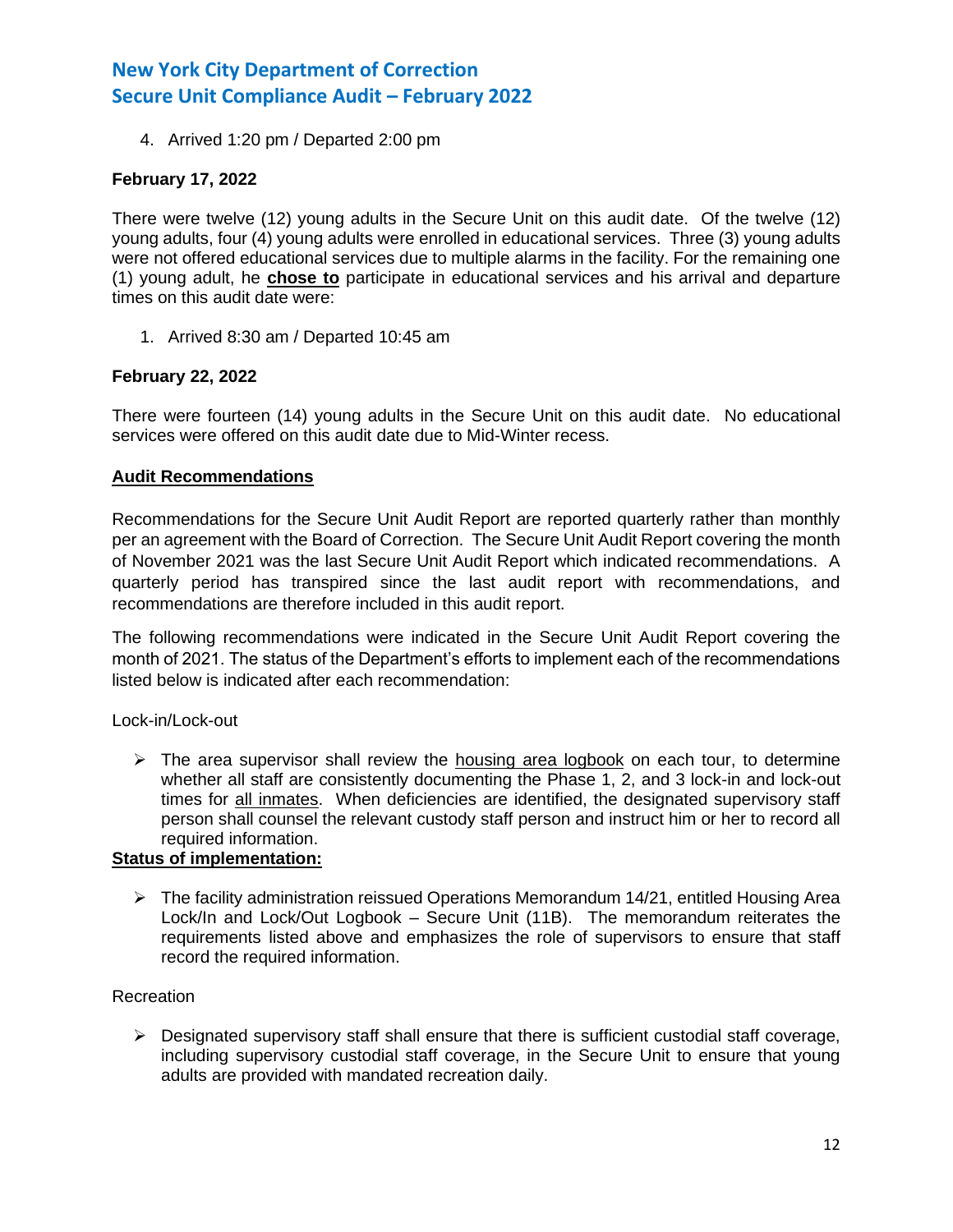## **Status of implementation:**

➢ The facility administration reissued Operations Memorandum 16/21, entitled Secure Unit Recreation (11B). The memorandum assigns responsibility to the Tour Commander/Unit Manager to ensure that recreation is properly staffed. In addition, the Tour Commander/Unit Manager shall notify the management team of any deficiencies with recreation staffing levels. Prior to the completion of the 0700 x 1531 hours tour, the Tour Commander/Unit Manager shall submit an email to the management team to confirm that recreation was afforded.

### Law Library

 $\triangleright$  To facilitate the maintenance and operation of the kiosks and typewriters in the housing areas, designated facility and law library staff shall check daily that all typewriters and kiosks are operational. When a typewriter or kiosk is identified as in need of repair, the facility administration in coordination with the Director of Law Libraries should ensure that repairs or replacements are conducted in a timely manner.

### **Status of implementation:**

 $\triangleright$  The Director of Law Libraries indicated that Law Library Coordinators assigned to the Secure Unit were directed to inspect the kiosks and typewriters daily, report any damaged or inoperable equipment, and request any needed replacement or repair. The Director of Law Libraries also indicated that a request for a kiosk repair and the replacement of three typewriters for the Secure Unit were recently submitted.

### **The findings in the Secure Unit Audit Report covering February 2022 require the following four (4) recommendations:**

### Lock-in/Lock-out

 $\triangleright$  The area supervisor shall review the housing area logbook on each tour, to determine whether all staff are consistently documenting the Phase 1, 2, and 3 lock-in and lock-out times for all inmates. When deficiencies are identified, the designated supervisory staff person shall counsel the relevant custody staff person and instruct him or her to record all required information.

### Law Library

 $\triangleright$  To facilitate the maintenance and operation of the kiosks and typewriters in the housing areas, designated facility and law library staff shall check daily that all typewriters and kiosks are operational. When a typewriter or kiosk is identified as in need of repair, the facility administration in coordination with the Director of Law Libraries should ensure that repairs or replacements are conducted in a timely manner.

### **Recreation**

 $\triangleright$  Designated supervisory staff shall ensure that there is sufficient custodial staff coverage, including supervisory custodial staff coverage, in the Secure Unit to ensure that young adults are provided with mandated recreation daily.